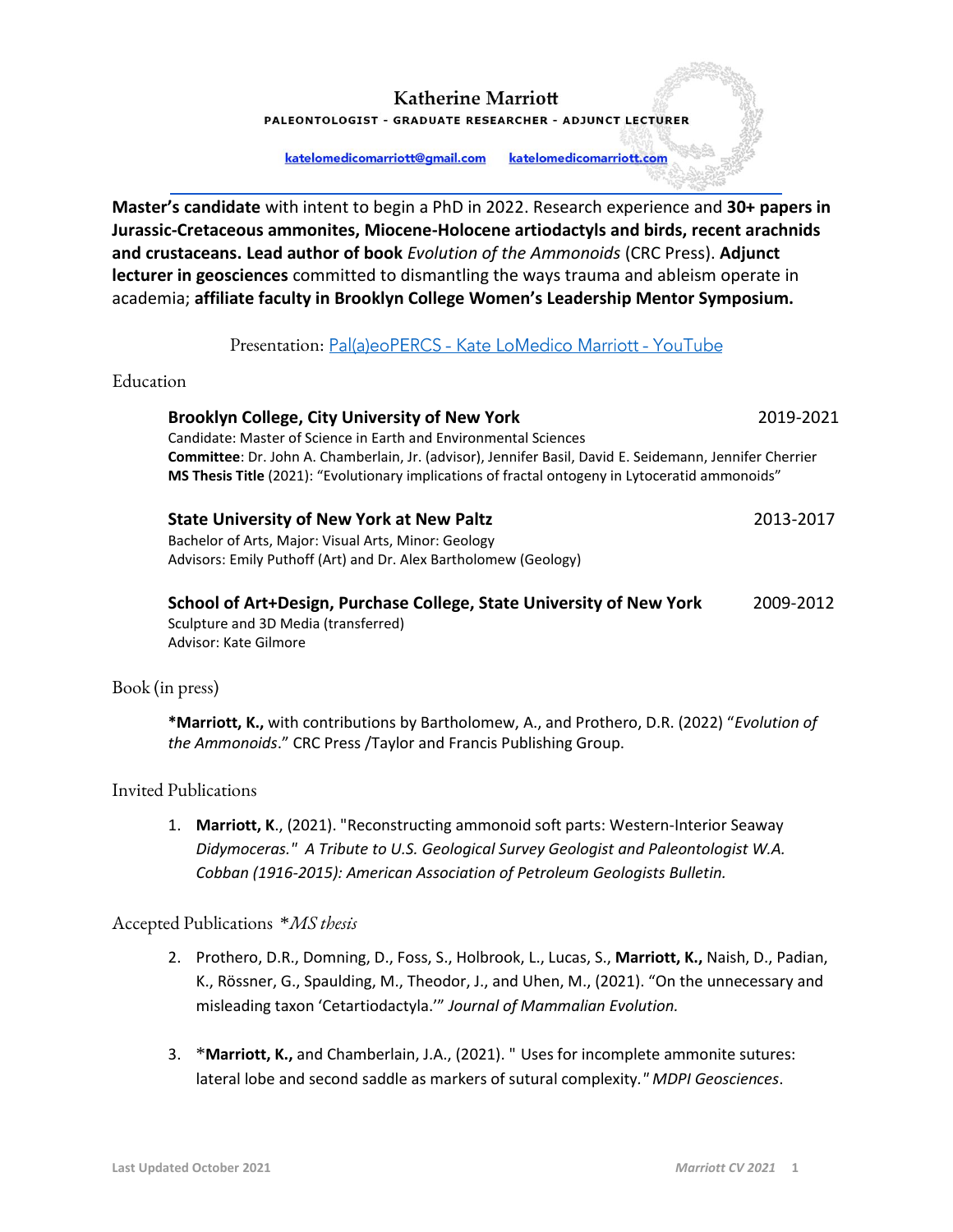# **Katherine Marriott** PALEONTOLOGIST - GRADUATE RESEARCHER - ADJUNCT LECTURER

katelomedicomarriott@gmail.com katelomedicomarriott.com

4. **Marriott, K.,** Prothero, D.R., (2022). "Variability of the horns of pronghorns (Mammalia: Artiodactyla: Antilocapridae): Implications for pronghorn systematics." *New Mexico Museum of Natural History Bulletin*.

# [Please email me for full CV, including papers, books,](mailto:katelomedicomarriott@gmail.com) and monographs in press and preparation.

# Conferences Attended

| Student Research Symposium, SUNY New Paltz, New Paltz, NY                       | 2014 |
|---------------------------------------------------------------------------------|------|
| Northeast Geological Society of America, Albany, NY                             | 2016 |
| Central New York Earth Science Student Symposium, Syracuse University, NY       | 2017 |
| Geological Society of America Annual Meeting, GSA Connects                      | 2020 |
| Progressive Paleontology, Palaeontological Association, University of Leeds, UK | 2020 |
| Palaeontological Association Annual Meeting, Oxford University, UK              | 2020 |
| Progressive Palaeontology, University College London                            | 2021 |
| Geological Society of America National Meeting, Portland, OR                    | 2021 |
| Palaeontological Association Annual Meeting                                     | 2021 |

# Invited Talk

**Marriott, K.**, (2021). "[Doing Justice to the Incredible Biodiversity of Ammonites:](Pal(a)eoPERCS%20-%20Kate%20LoMedico%20Marriott%20-%20YouTube)  [Mathematical and Visual Perspectives](Pal(a)eoPERCS%20-%20Kate%20LoMedico%20Marriott%20-%20YouTube)." Pal(a)eoPERCS.

Conference Presentations \**as presenter*

- 1. **\*Marriott, K.,** and Chamberlain, J.A., (2021). "Extrapolating Ammonite Hemisuture Analysis from Partial (Lateral) Suture Components." Progressive Palaeontology, Palaeontological Association 2021 at University College London.
- 2. Olson, S., White, R.S., Prothero, D.R., Balassa, D., **Marriott, K.,** and Syverson, V.J.P, (2021). "Ontogenetic Growth in the Pleistocene Pronghorn *Stockoceros* from San Josecito Cave, Mexico." Society of Vertebrate Paleontology Annual Meeting.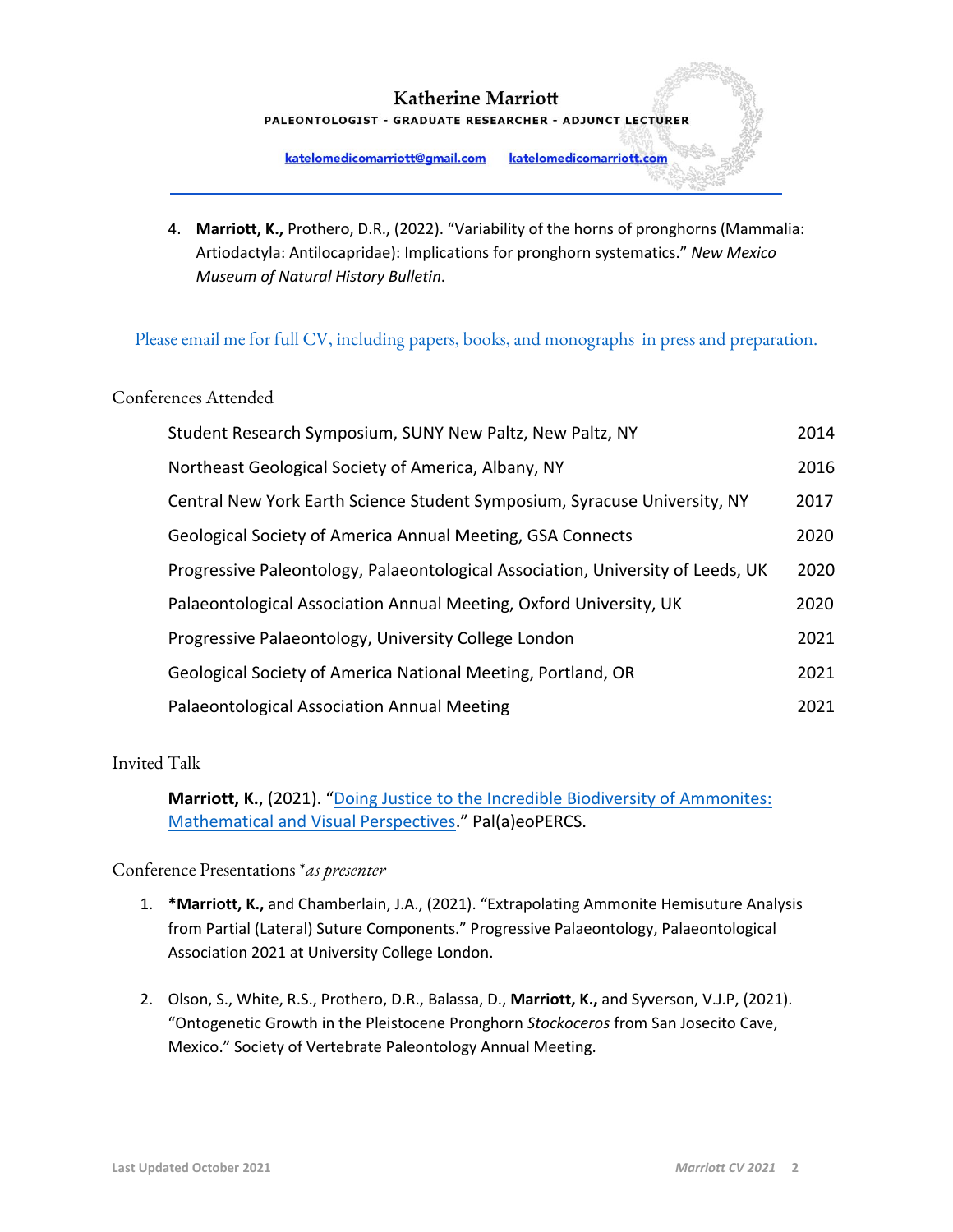PALEONTOLOGIST - GRADUATE RESEARCHER - ADJUNCT LECTURER

katelomedicomarriott@gmail.com katelomedicomarriott.com

3. **\*Marriott, K.** (2020). "Sedimentological and Morphological Basis for Probable Life Appearance of Nostoceratid Heteromorph Ammonoids." Progressive Palaeontology 2020, Palaeontological Association at University of Leeds, Yorkshire Museum.

#### Conference Posters \**as presenter*

- 1. **\*Marriott, K.**, and Chamberlain, J.A., (2021). "Extrapolating Incomplete Ammonite Sutures in the Fractal Step Method." Geological Society of America Annual Meeting, Portland, Oregon.
- 2. Olson, S., White, R.S., Prothero, D.R., Balassa, D., **Marriott, K.**, and Syverson, V.J.P, (2021). "Ontogenetic Growth in the Pleistocene Pronghorn *Stockoceros* from San Josecito Cave, Mexico." Geological Society of America Annual Meeting, Portland, Oregon
- 3. Balassa, D., Prothero, D.R., Olson, S., and **Marriott, K.** (2021). "Did Pronghorns Become Smaller After the Ice Ages?" Progressive Palaeontology, Palaeontological Association 2021 at University College London.
- 4. **\*Marriott, K.** (2020). "A New Approach to the Step Method for Fractal Ontogenies." Palaeontological Association 2020 Annual Meeting.
- 5. **\*Marriott, K.** (2020). "Applying Morphological Evidence from Exceptionally-Preserved Heteromorph Ammonoids to Reconstruct Life Appearance and Biodiversity." GSA Connects 2020,

Geological Association of America session T70. Cephalopods Present and Past: Insights into Evolution, Paleobiology, and Links to Paleoenvironmental Change.

6. Nolte, K., Bylott, C., **Marriott, K.,** Bartholomew, A., Mass, S., and Haselton, A. (2014). "Assessing 3D Technology for Morphometric Research." SUNY New Paltz Student Research Symposium.

#### Teaching Experience

| <b>Adjunct Lecturer</b><br>CUNY Brooklyn College Department of Earth and Environmental Sciences | $2021 -$ |
|-------------------------------------------------------------------------------------------------|----------|
| Tutor/Exam Prep, Invertebrate Paleontology<br><b>SUNY New Paltz Geology Department</b>          | 2017     |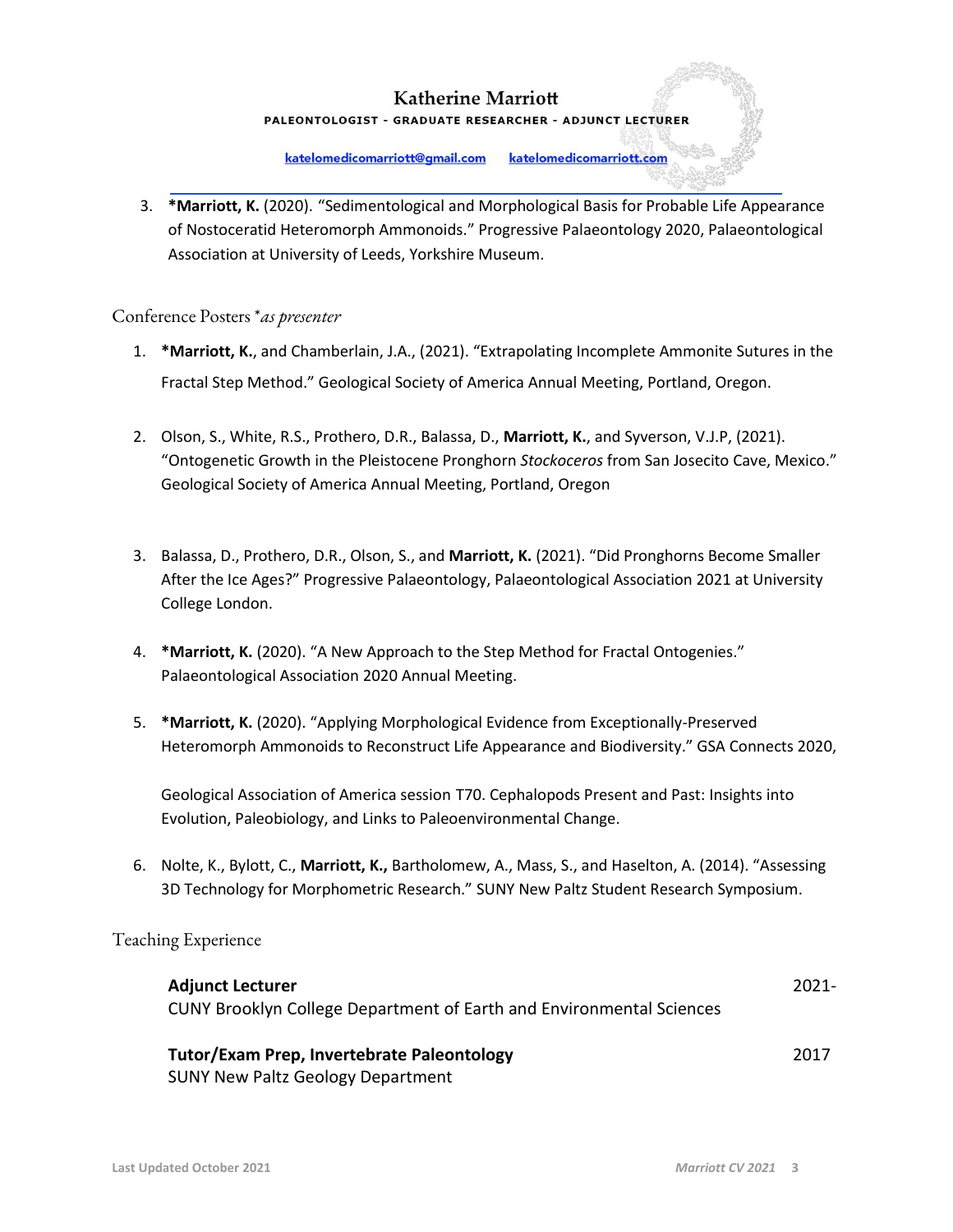PALEONTOLOGIST - GRADUATE RESEARCHER - ADJUNCT LECTURER

| katelomedicomarriott@gmail.com<br>katelomedicomarriott.com                                                                                                                                                                                                                              |              |
|-----------------------------------------------------------------------------------------------------------------------------------------------------------------------------------------------------------------------------------------------------------------------------------------|--------------|
| Teaching Assistant (TA), Invertebrate Paleontology Lab<br><b>SUNY New Paltz Geology Department</b>                                                                                                                                                                                      | 2016         |
| Honors and Awards                                                                                                                                                                                                                                                                       |              |
| New Paltz: The Alumni Magazine<br>Featured Alum, "From Mermaids to Museums"                                                                                                                                                                                                             | 2021         |
| <b>The Ocean Artists Society Membership</b><br>WYLAND Worldwide, Irvine, California                                                                                                                                                                                                     | 2020         |
| Illustraciencia: The International Award on Scientific Illustration<br>Spanish National Museum of Natural Sciences, Madrid<br><b>Catalan Association For Science Communication</b><br>Special Mention Finalist (of three winners, four Special Mentions and Thirty-six other finalists) | 2018         |
| Scholarships, Grants and Funding                                                                                                                                                                                                                                                        |              |
| <b>CUNY Geology Training Scholarship for outstanding achievements</b>                                                                                                                                                                                                                   | 2021         |
| Geological Society of America COVID-19 Relief                                                                                                                                                                                                                                           | 2020         |
| <b>CUNY Geology Training Scholarship for outstanding achievements</b><br><b>CUNY CARES Act Scholarship</b>                                                                                                                                                                              | 2020<br>2020 |
| Independent Study/ Other Research Experience                                                                                                                                                                                                                                            |              |
| Independent Study: Drafting Techniques for Plesiadapiform Dentition<br>Chester Lab, Brooklyn College                                                                                                                                                                                    | 2020         |
| Comparing Facies of the Helderberg Group                                                                                                                                                                                                                                                | 2017         |
| <b>SUNY New Paltz Geology Department</b>                                                                                                                                                                                                                                                |              |
| Reconstructing Cervalces americanus<br>Anthropology Lab, American Museum of Natural History                                                                                                                                                                                             | 2017         |
| Independent Study: Charnwood Unconformity                                                                                                                                                                                                                                               | 2016         |
| <b>SUNY New Paltz Geology Dept</b>                                                                                                                                                                                                                                                      |              |
| Professional Experience in Paleontology                                                                                                                                                                                                                                                 |              |
| <b>Astro Gallery of Gems, Fifth Avenue, NYC</b>                                                                                                                                                                                                                                         | 2018-2019    |
| <b>Paleontology Specialist</b>                                                                                                                                                                                                                                                          |              |
| Curatorial duties of fine fossil collection at Astro Gallery including display design, lighting, and infographics<br>Wrote all description blurbs of all fine fossils for website and retail displays                                                                                   |              |

- Generation of display materials with fossil information
- Identified new fossils as they came in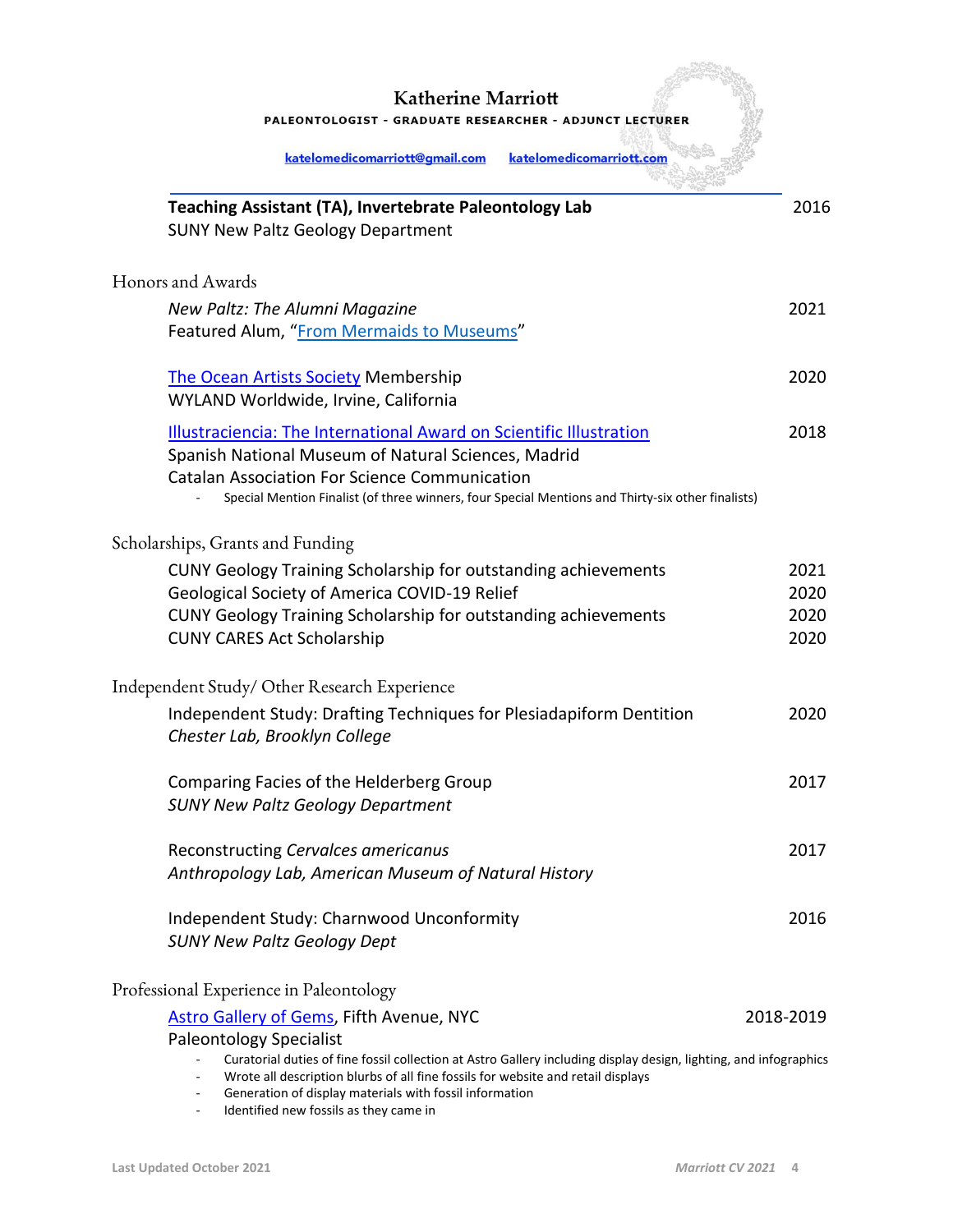PALEONTOLOGIST - GRADUATE RESEARCHER - ADJUNCT LECTURER

katelomedicomarriott@gmail.com katelomedicomarriott.com

- Wrote paid appraisals and appraisals to accompany purchased specimens
- Assisted sales team with fossil sales and provided sales team with general information on new fossils

#### Scholarly Reviews

Prothero, D.R., (2021). "The Systematics of North American Peccaries: Mammalia: Artiodactyla: Tayassuidae." *Bulletin of the New Mexico Museum of Natural History*.

Prothero, D.R. and Tamura, N. (illustrator) (2021) Chapter 1 in "Vertebrate Evolution." CRC Taylor and Francis Publishing Group.

#### Service to the Profession

| Affiliate Faculty, Brooklyn College Women's Leadership Mentor Symposium | $2021 -$  |
|-------------------------------------------------------------------------|-----------|
| Founder and Co-Chair, Society of Invertebrate Paleoartists              | 2021      |
| <b>SUNY New Paltz Geology Department Logo</b>                           | 2020      |
| Paleontological Research Institution Katherine Palmer Award Nomination  | 2019      |
| <b>SUNY New Paltz Geology Club Fundraising</b>                          | 2016-2020 |
| Cave House Museum of Mining and Geology                                 | 2016-2017 |
| School Report Interviews                                                |           |
| Undergraduate Geology Student, University of Alberta                    | 2019      |
| Undergraduate Biology Student, Goucher College                          | 2020      |
| Undergraduate Illustration Student, Pratt Institute                     | 2021      |
| School Assemblies                                                       |           |
| Avenues New York: Fifth Grade                                           | 2021      |
| Flatbush High School: Ninth Grade                                       | 2021      |
| Flatbush High School: Eleventh Grade                                    | 2021      |

# Magazine and Blog Features

[Virginia Science Museum](https://smv.org/learn/blog/pride-paleontology-highlighting-more-lgbtq-scientists/), 2021. "More Pride and More Paleontology: LGBTQ+ Scientists Part Two."

[New](https://www.newpaltz.edu/magazine-spring-2021/mermaids-to-museums/) Paltz: The Alumni Magazine, 2021. "Featured Alumna: From Mermaids to Museums."

*[Fossil News](https://fossilnews.org/backissues/spring-2019/)* [Magazine,](https://fossilnews.org/backissues/spring-2019/) 2021. "My Issues with the Film *Ammonite* as a Woman in Paleontology."